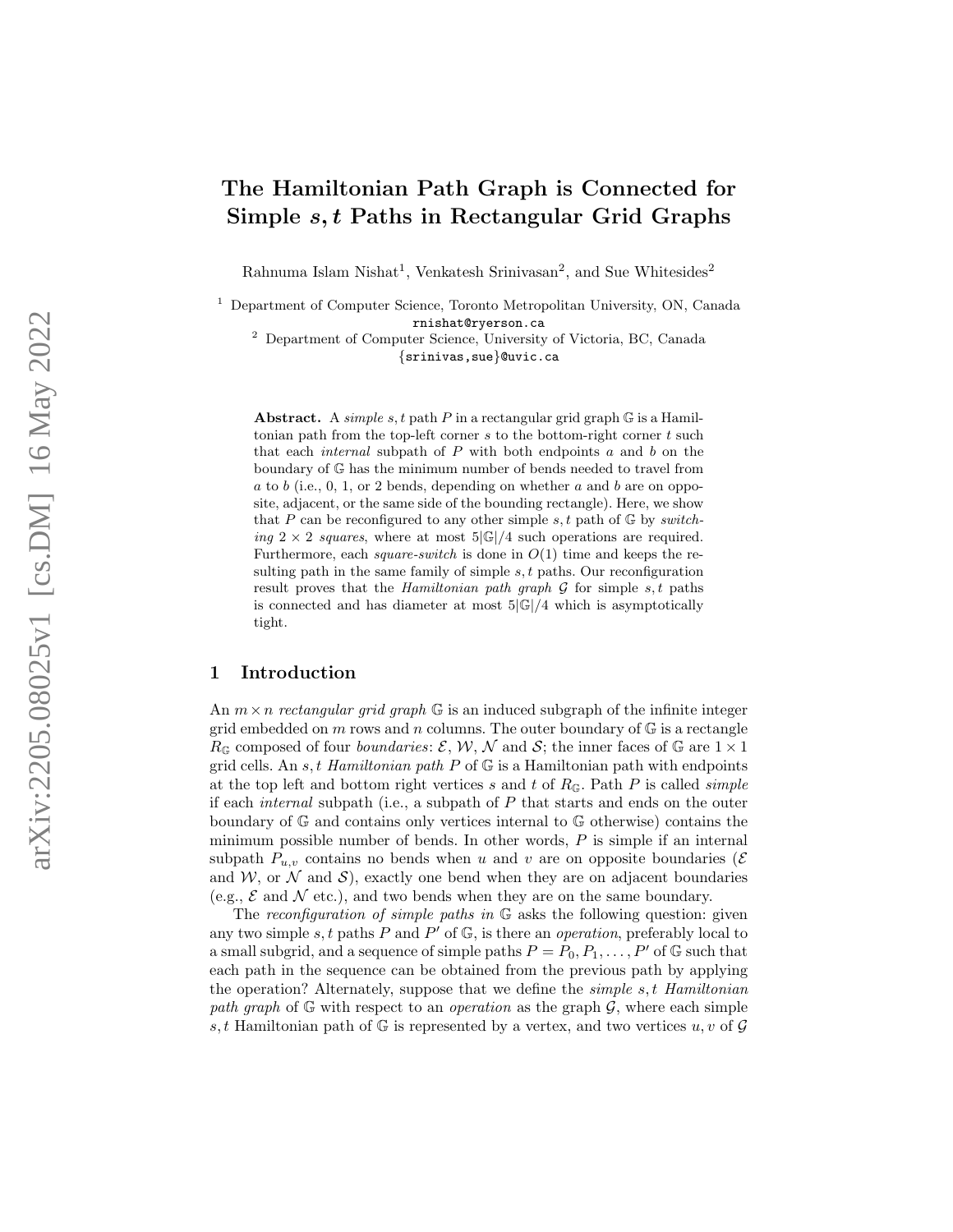#### 2 Nishat, Srinivasan, and Whitesides

are connected by an edge if the defined operation reconfigures the Hamiltonian path represented by the one to the other. Then, the reconfiguration problem for simple paths in  $\mathbb G$  stated above asks whether  $\mathcal G$  is connected with respect to the operation. See Figure [1.](#page-1-0)

<span id="page-1-0"></span>

Fig. 1: The simple  $s, t$  Hamiltonian path graph  $G$  with respect to the squareswitch operation. Nodes  $\mathbb{P}_1$ ,  $\mathbb{P}_2$ , and  $\mathcal P$  represent canonical and almost canonical paths (defined in Section [2\)](#page-3-0).

In previous work [\[13\]](#page-15-0), we provided a partial answer to this question. We introduced simple s, t paths in rectangular grid graphs in  $[13]$  and gave a *structure* theorem that we used to design an  $O(|\mathbb{G}|)$  time algorithm to find a sequence of s, t Hamiltonian paths between two given simple s, t paths of  $\mathbb{G}$ . We used pairs of cell-switch operations. See Figure [2](#page-2-0) for an example of a cell-switch, which exchanges two parallel edges of  $P$  on a cell for two non-edges of  $P$  on that cell. However, our approach had two limitations: the intermediate paths in that sequence obtained by pairs of cell-switches were not necessarily simple, and the pair of cells that were switched at each step were not always close to each other in G. In other words, the pair of switch operations was not local in G.

In this paper, we overcome these limitations and solve the reconfiguration problem for simple paths of G completely. We introduce a new local operation we call square-switch or switching a square. Briefly, in a square subgrid sq consisting of 4 cells, the operation exchanges four edges of  $P$  for four non-edges of  $P$ , and leaves the other grid edges of sq unchanged. The four edges and non-edges of P occur in two diagonally opposite cells of sq, and the square-switch can be viewed as switching these two cells as illustrated in Figure  $3(a)$  $3(a)$  (other conditions apply; see Section [2](#page-3-0) for details). We give an  $O(|\mathbb{G}|)$  time algorithm to reconfigure any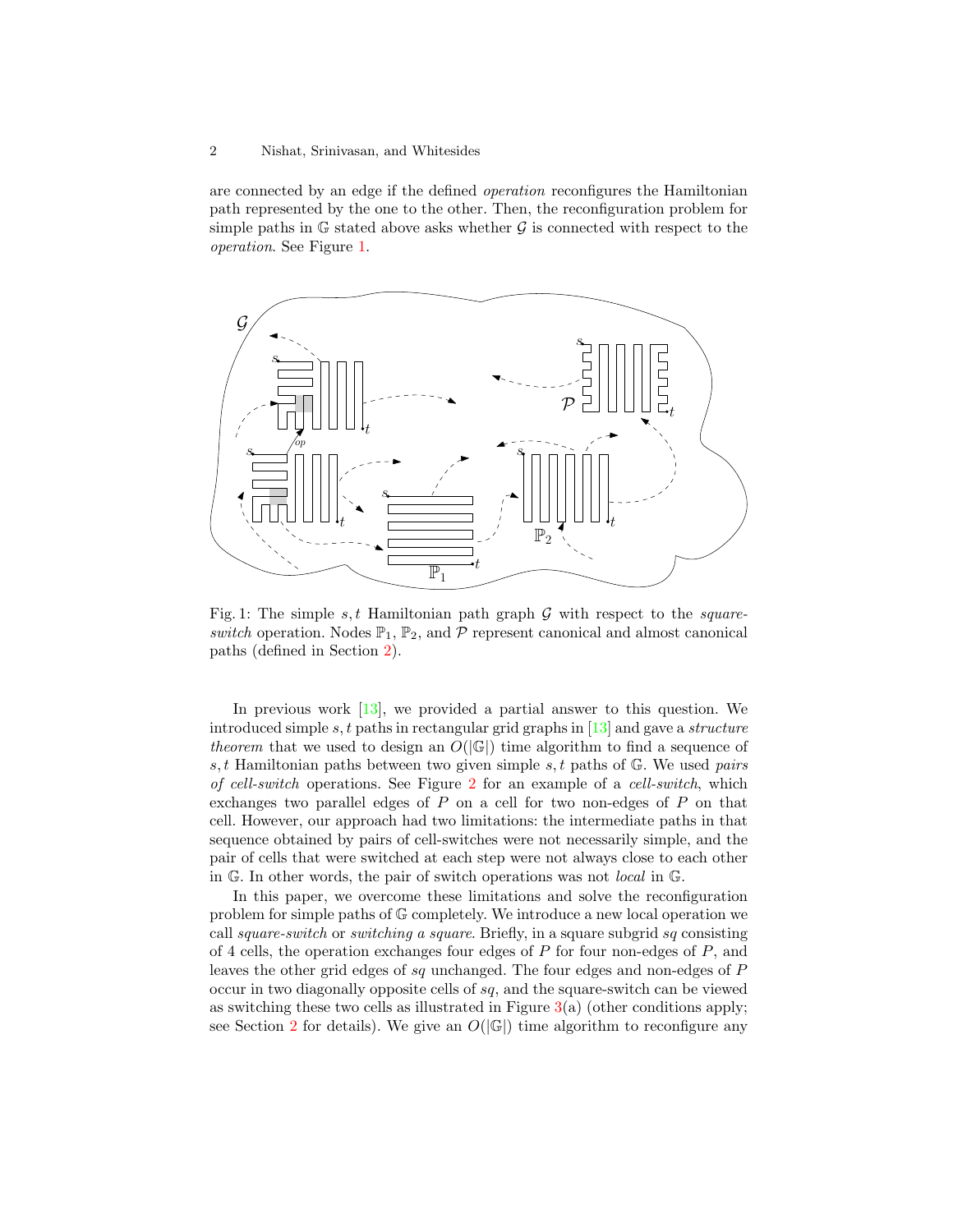<span id="page-2-0"></span>

Fig. 2: (a) A cell-switch, (b) the cell-switch breaks an  $s, t$  Hamiltonian path for  $\mathbb G$  into a path-cycle cover for  $\mathbb G$  consisting of one cycle and one s, t path.

<span id="page-2-1"></span>

Fig. 3: (a) a square-switch on sq (b)–(e) (read clockwise) using square-switches to make lines.

simple s, t path of  $\mathbb{G}$  to another such path using square-switches. The core ideas in our algorithm are shown in Figure  $3(b)-(f)$  $3(b)-(f)$ , where the simple path in (b) is transformed into the simple path in (f) using a sequence of square-switch operations. Moreover, we show that our reconfiguration algorithm uses at most  $5|\mathbb{G}|/4$  such operations. This implies that the *diameter* of G with respect to the square-switch operation (see Figure [1\)](#page-1-0) is at most  $5|\mathbb{G}|/4$ .

Our Contributions. (1) We introduce a new operation called square-switch. A square-switch is a local operation on a small subgrid, only changing edges in the square. Our square-switch operation maintains Hamiltonicity after each square-switch in the reconfiguration. (2) We give a  $O(|\mathbb{G}|)$  time algorithm that reconfigures a simple  $s, t$  Hamiltonian path in a rectangular grid graph to another using  $5|\mathbb{G}|/4$  square-switches in such a way that the intermediate paths remain simple after each square-switch. (3) We give an affirmative answer to the connectivity question for the simple s, t Hamiltonian path graph,  $\mathcal{G}$ , of an  $m \times n$ grid graph  $\mathbb{G}$ . Our algorithm provides a constructive proof that  $\mathcal{G}$  has diameter at most  $5|\mathbb{G}|/4$  which is asymptotically tight.

Related Work and Applications. Reconfiguration problems have attracted attention for some time  $[7,17]$  $[7,17]$ . Takaoka  $[21]$  and Lignos  $[10]$  studied reconfiguration of Hamiltonian cycles in unembedded graphs using switches. However, for embedded graphs, a single switch operation increases the number of components in the path-cycle cover of the graph and hence needs to be paired with another switch operation right after the first one to restore the number of the compo-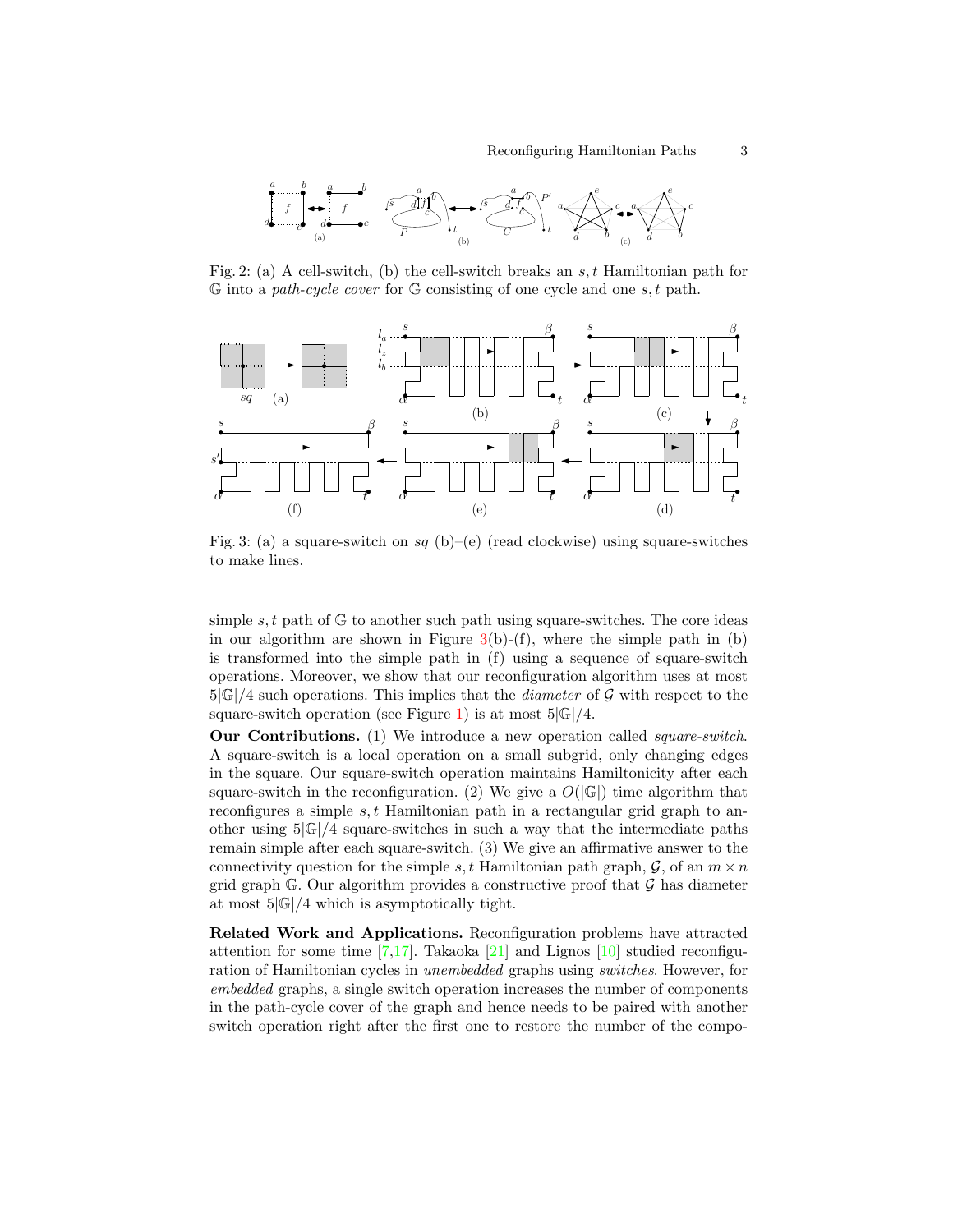#### 4 Nishat, Srinivasan, and Whitesides

nents. This observation led us to use pairs of cell-switches in reconfiguration of simple s, t paths [\[13\]](#page-15-0) and 1-complex s, t paths [\[14\]](#page-15-4).

Previously, Nishat and Whitesides studied reconfiguration of 1-complex Hamiltonian cycles in grid graphs without holes [\[15,](#page-15-5)[16,](#page-15-6)[12\]](#page-15-7), where each internal vertex is connected to a boundary of the grid graph with a single turn-free segment on the cycle. They used two operations flip and transpose, and showed that the Hamiltonian cycle graph with respect to those two operations is connected for 1-complex cycles in rectangular grids and L-shaped grid graphs.

Apart from reconfiguration, the complexity of finding Hamiltonian cycles and paths in grid graphs has been extensively studied  $[6,3,9,22,20]$  $[6,3,9,22,20]$  $[6,3,9,22,20]$  $[6,3,9,22,20]$  $[6,3,9,22,20]$ , as well as various combinatorial aspects of the problem  $[8,19,2]$  $[8,19,2]$  $[8,19,2]$ , which has many possible application areas (e.g., in robot navigation  $[5]$ , 3D printing  $[11]$ , and polymer science [\[18\]](#page-15-14)). The reconfiguration of paths and cycles has the potential to reduce turn costs and travel time and to increase navigation accuracy (e.g.,  $[1]$ ,  $[4]$ ,  $[23]$ ).

# <span id="page-3-0"></span>2 Preliminaries

In this section, we define the square-switch operation and show that it preserves Hamiltonicity. In Sections [3](#page-6-0) and [4,](#page-12-0) we show how a carefully chosen sequence of square-switch operations, called the  $zip$ , can be applied repeatedly to design a reconfiguration algorithm for simple  $s, t$  paths. We start with basic terminology, some of which has been defined in  $[13]$ , and is repeated here for completeness.

A simple path always means a simple s, t Hamiltonian path of  $\mathbb{G}$ ; it visits each node of G exactly once and uses only edges in G.

A cell of  $\mathbb G$  is an internal face of  $\mathbb G$ . A vertex of  $\mathbb G$  with coordinates  $(x, y)$  is denoted by  $v_{x,y}$ , where  $0 \le x \le n-1$  and  $0 \le y \le m-1$ . The top left corner vertex s of  $\mathbb{G}$  has coordinates  $(0, 0)$ , and the positive y-direction is downward. We use the two terms *node* and *vertex* interchangeably.

Column x of G is the shortest path of G between  $v_{x,0}$  and  $v_{x,m-1}$ , and Row y is the shortest path between  $v_{0,y}$  and  $v_{n-1,y}$ . We call Columns 0 and  $n-1$  the west (W) and east (E) boundaries of G, respectively, and Rows 0 and  $m-1$  the north  $(N)$  and south  $(S)$  boundaries.

Let  $P$  be a simple path of  $G$ . The *directed subpath* of  $P$  from vertex  $u$  to w is denoted by  $P_{u,w}$ . Straight subpaths are called segments, denoted  $seg[u, v]$ , where u and v are the segment endpoints. An *internal subpath*  $P_{u,v}$  of P, defined in Section [1,](#page-0-0) is called a *cookie* if both  $u, v$  are on the same boundary (i.e.,  $N, S$ ,  $\mathcal{E}$ , and W); otherwise,  $P_{u,v}$  is called a *separator*.

Cookies and Separators. A cookie can be an  $\mathcal{E}, \mathcal{W}, \mathcal{N}, \mathcal{S}$  cookie, according to the boundary where the cookie has its end points. A cookie  $c$  is formed by three segments of P. The common length of the two parallel segments measures the size of c. The boundary edge between the endpoints of c is the base of c, and it does not belong to P.

**Assumption** [\[13\]](#page-15-0). Let  $\alpha$  and  $\beta$  denote the bottom left and top right corner vertices of  $G$ . Without loss of generality, we assume the input simple path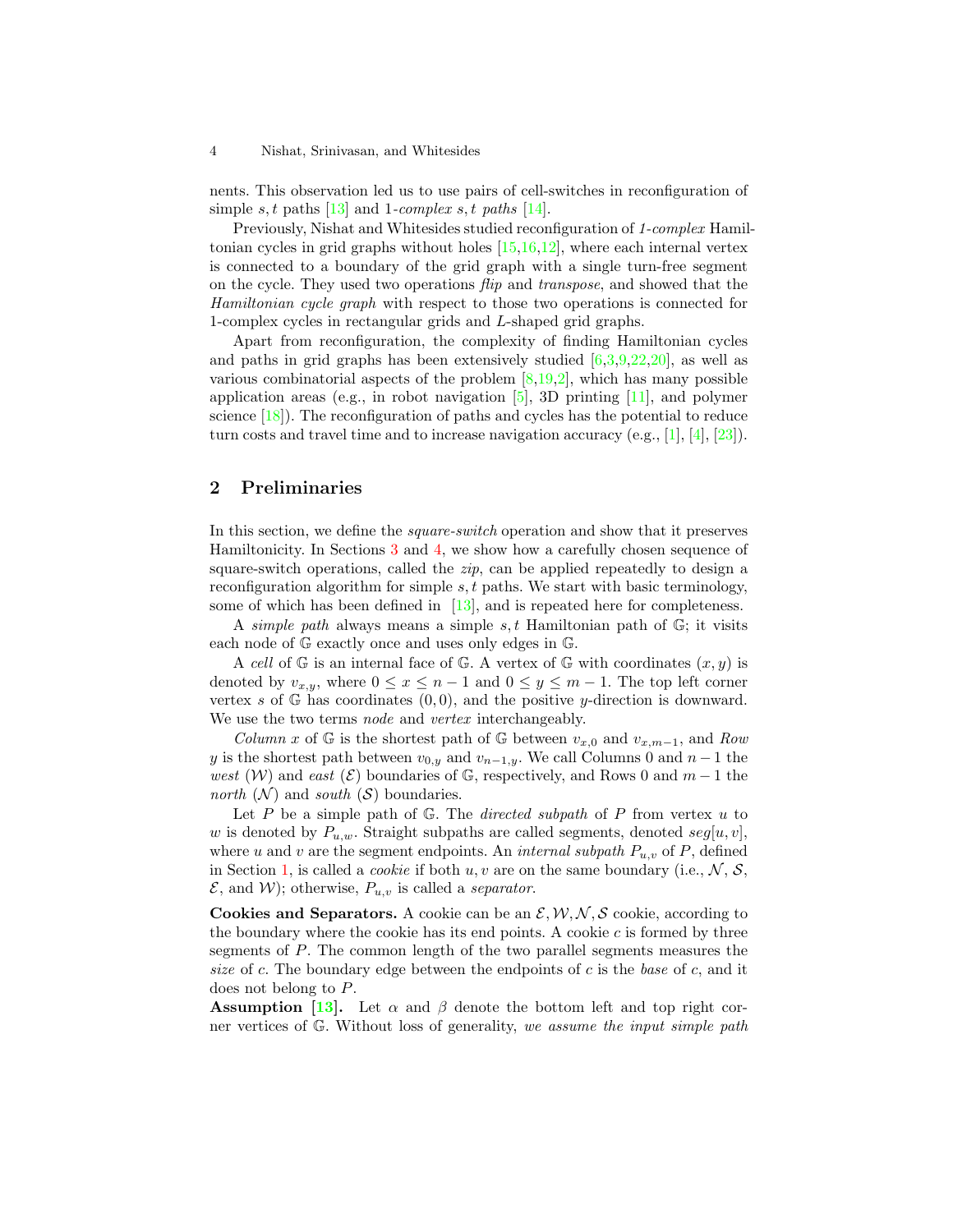$P_{s,t}$  visits  $\alpha$  before  $\beta$ . The target simple path for the reconfiguration as well as intermediate configurations may visit  $\beta$  before  $\alpha$ .

Since separators of  $P$  have endpoints on distinct boundaries, there are two kinds: a corner separator  $\mu_i$  or  $\nu_i$  has one bend, and a straight separator  $\eta_i$  has no bends. Traveling along  $P_{s,t}$ , we denote the *i*-th straight separator we meet by  $\eta_i$ , where  $1 \leq i \leq k$ . The endpoints of  $\eta_i$  are denoted  $s(\eta_i)$  and  $t(\eta_i)$ , where  $s(\eta_i)$  is the first endpoint met. We say a corner separator cuts of a corner (s or t). Traveling along  $P_{s,t}$ , we denote the *i*-th corner separator cutting off s by  $\mu_i$ , where  $1 \leq i \leq j$ . We denote its internal bend by  $b(\mu_i)$ , and its endpoints by  $s(\mu_i)$ and  $t(\mu_i)$ , where  $s(\mu_i)$  is the first endpoint met. Similarly, we denote the *i*-th corner separator cutting off t by  $\nu_i$ ; endpoint  $s(\nu_i)$  is met before  $t(\nu_i)$ . Corner separator  $\nu_i$  has an internal bend at  $b(\nu_i)$ , where  $1 \leq i \leq \ell$ . A corner separator that has one of its endpoints connected to s or t by a segment of  $P$  is called a corner cookie. It is regarded as a cookie and not counted as a corner separator. We have j corner separators  $\mu_i$  cutting off s, and k straight separators  $\eta_i$  where k must be odd (see [\[13\]](#page-15-0)), and  $\ell$  corner separators  $\nu_i$  cutting off t.

**Square-Switch Operation.** A zipline  $l_2^{q_1,q_2}$  is an *internal* gridline (i.e., a row or a column that is not a boundary) directed from endpoint  $q_1$  to the other endpoint  $q_2$ . Since  $l_z$  is not a boundary, it has two adjacent and parallel grid lines, which we denote by  $l_a = [a_1, a_2]$  and  $l_b = [b_1, b_2]$ , where  $a_1$  and  $b_1$  are adjacent to  $q_1$ on a boundary of  $\mathbb{G}$  and  $a_2$  and  $b_2$  are adjacent to  $q_2$  on the opposite boundary. We call the rectangular region enclosed by  $l_a$  and  $l_z$  the main track tr, and the rectangular region enclosed by  $l_z$  and  $l_b$  the side track tr'.

Let P be a simple s, t path of  $\mathbb{G}$ . A cell c of  $\mathbb{G}$  is switchable with respect to  $P$  if two parallel sides of  $c$  lie on  $P$  and the other two parallel sides of  $c$  are non-edges of P. A cell-switch of such a cell is illustrated in Figure [2.](#page-2-0) Let  $l_z$ be a zipline of G. A square  $sq_{x,y}$  is a set of 4 cells of G that share a common vertex  $v_{x,y}$  at the center of sq. Coordinates may be dropped when the meaning is clear. We say square  $sq = sq_{x,y}$  is on the zipline  $l_z$  if  $v_{x,y}$  is on  $l_z$ . For sq on  $l_z$  we assign local names to the nodes of sq, denoting the nodes on  $l_a$  as  $p_1$ ,  $p_2$ ,  $p_3$ , with index increasing along directed line  $l_a$ . We name the nodes of sq on  $l_z$ similarly, labelling the center of sq as  $p_5$ , and then continue for the nodes on  $l_b$  as in Figure [4](#page-5-0) (later used to illustrate Definition [1](#page-4-0) below). Walking along directed  $l_z$  from  $q_1$  to  $q_2$ , we have the *left* or *right* side of the zipline; near side is closer to  $q_1$  than  $q_2$ , and far side is closer to  $q_2$ . Based on this terminology, we denote by  $c_{nl}$ ,  $c_{nr}$ ,  $c_{fl}$ , and  $c_{fr}$  the near-left, near-right, far-left, and the far-right cell of sq, respectively.

#### <span id="page-4-0"></span>Definition 1 (Switchable square for  $P$  and its switch operation).

Let sq be a square on zipline  $l_z$ . Square sq is switchable for P if: (i) the far cell in  $tr'$  and the near cell in  $tr$  are switchable, and (ii) switching the far cell in  $tr'$  creates a path-cycle cover comprising a cycle in tr and an s, t path  $p_{s,t}$ through the nodes of  $\mathbb{G}$  not on the cycle. A square-switch of such a square sq is the operation that exchanges the four edges of  $P$  in the far cell of  $tr'$  and the near cell of tr for the four non-edges of P in those cells.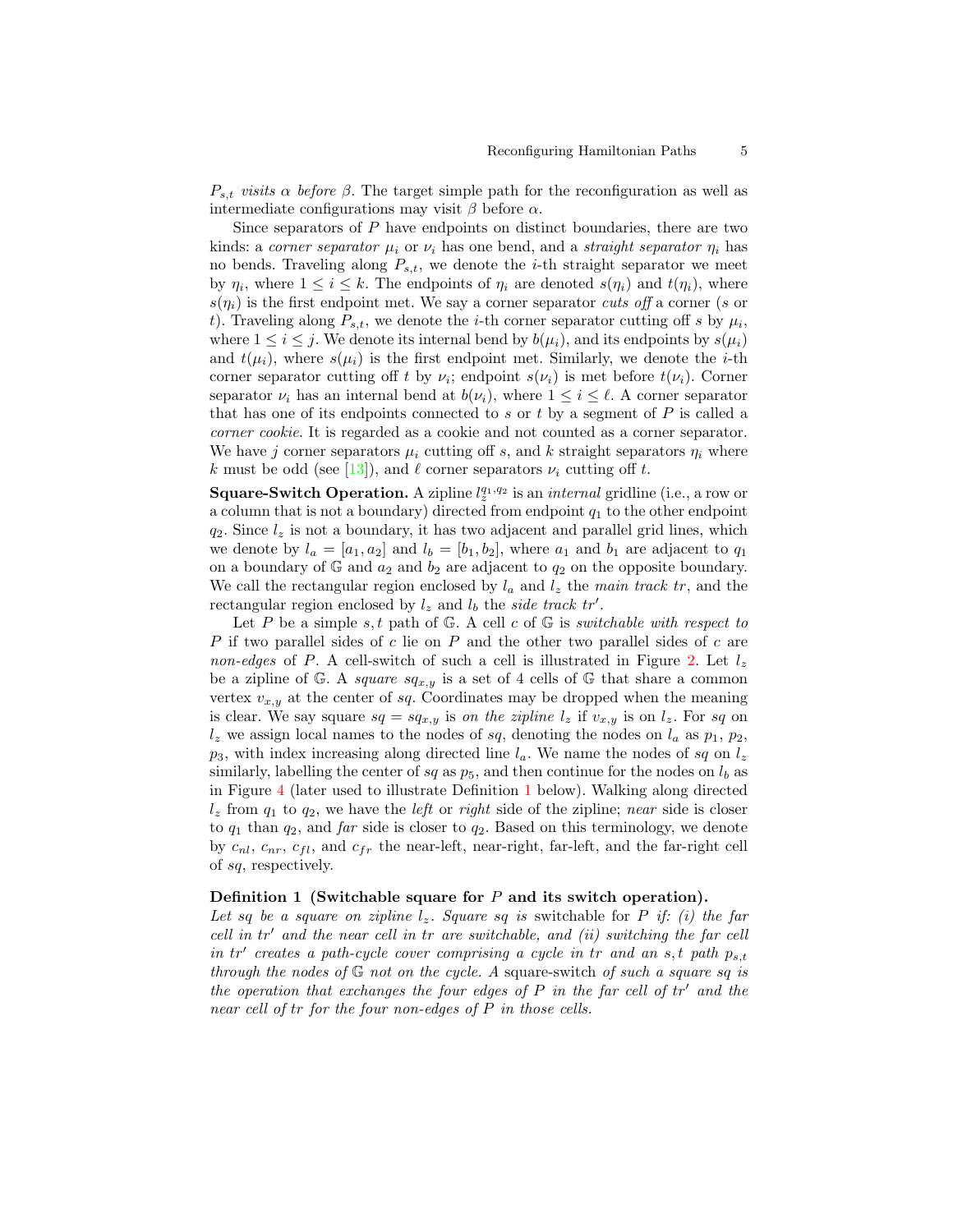<span id="page-5-0"></span>

Fig. 4: Square-switch for sq on (a) horizontal  $l_z$ , where  $c_{fr}$  is the far cell of tr' and (b) vertical  $l_z$ , where  $c_{fl}$  is the far cell of  $tr'$ .

Figure  $4(a)$  $4(a)$ , (b) shows a square sq on  $l_z$  before and after a square-switch for two different orientations of the zipline. We only perform a square-switch on switchable squares. By Definition [1\(](#page-4-0)ii), we must have the edge  $(p_2, p_3)$  not shown in the figure to form a part of the cycle in  $tr$  both for horizontal (part (a)) and vertical zipline (part (b)).

The following observation shows that square-switch, when applied to switchable squares meeting the criteria of Definition [1,](#page-4-0) preserves Hamiltonicity. However, to achieve our reconfiguration goal, we must later take care to use squareswitch in a way that keeps the path simple after each switch.

<span id="page-5-1"></span>Observation 1 (Square-switch Hamiltonicity). Let sq be a switchable square for P on zipline  $l_z$ . Then performing square-switch on sq yields a new s, t Hamiltonian path  $P'$ .

*Proof.* By condition (ii) of Definition [1,](#page-4-0) P contains a subpath in tr that joins  $p_5$ and  $p_6$ , where grid edge  $(p_5, p_6)$  is a non-edge of P on  $l_z$ . The square-switch of sq can be thought of as carried out in two steps: first exchange the two edges of  $P$  in the far cell of  $tr'$  for the two non-edges in that cell, and then exchange the edges and non-edges of the near cell of  $tr$ . The first step creates a cycle in  $tr$  by turning grid edge  $(p_5, p_6)$  on  $l_z$  into an edge, and it also replaces the subpath of P connecting the endpoints  $p_8$  and  $p_9$  with an edge, resulting in a path  $p_{s,t}$ containing the remaining nodes of G. The second step, the switch of the near cell in tr, breaks the cycle and replaces the edge  $(p_1, p_4)$  of  $p_{s,t}$  with a subpath joining its endpoints  $p_1$  and  $p_4$ .

We conclude this section with definitions of two special types of simple paths that will be used by our reconfiguration algorithm.

Canonical Paths. A canonical path is a simple path P with no bends at internal vertices. If m is odd, P can be  $\mathcal{E}\text{-}\mathcal{W}$  and fill rows of G one by one; if n is odd, P can be  $\mathcal{N}\text{-}\mathcal{S}$  and fill columns. See the nodes  $\mathbb{P}_1$  and  $\mathbb{P}_2$  in Figure [1.](#page-1-0) There are no other types.

Almost Canonical Paths. A simple s.t Hamiltonian path is said to be almost canonical if it is not canonical, and contains straight separators in Columns 2 to  $n-3$ , or in Rows 2 to  $m-3$ . By definition, an almost canonical path must have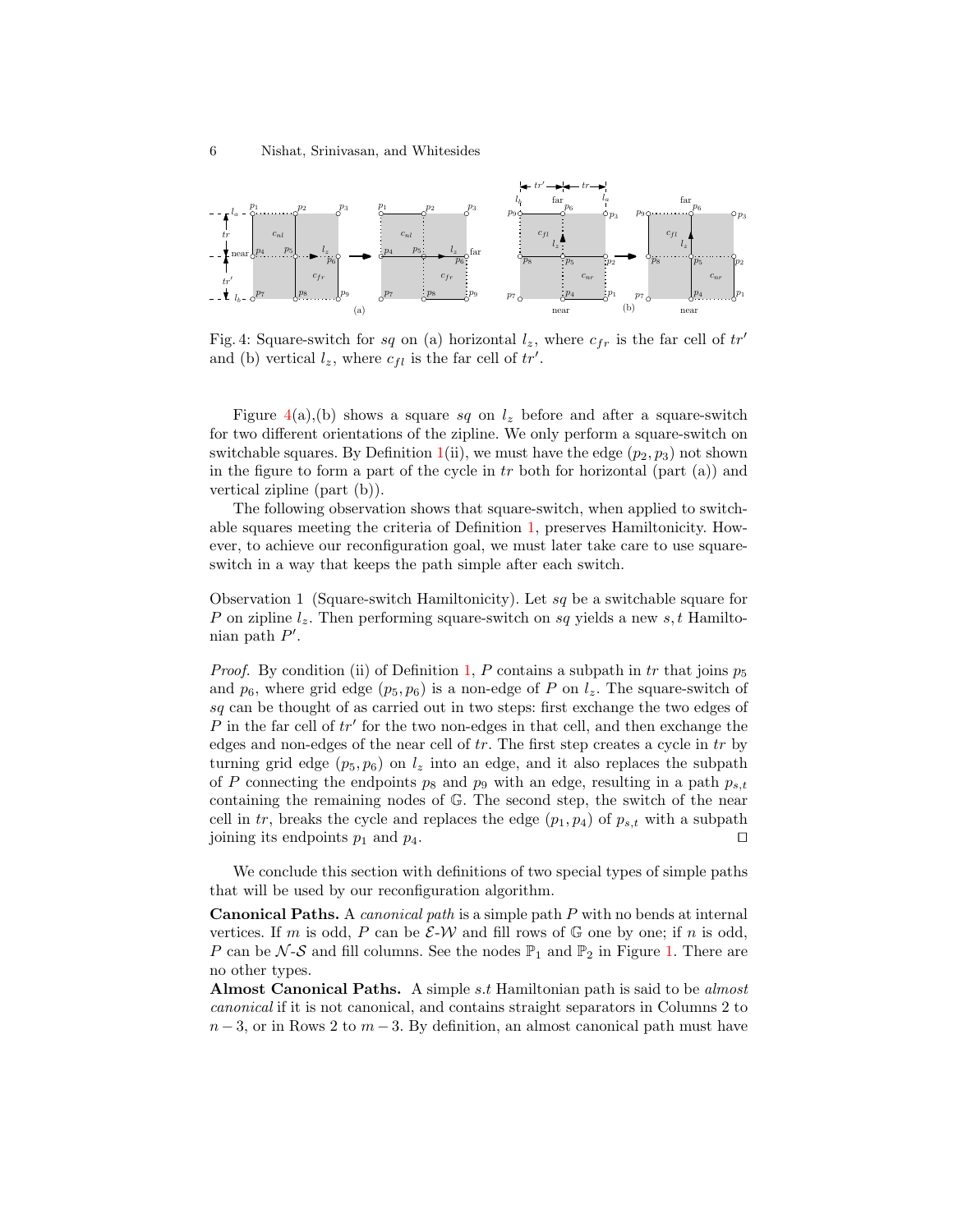at least one of the following: unit size  $W$  cookies covering the  $W$  boundary, or unit size  $\mathcal E$  cookies covering  $\mathcal E$ . See the node  $\mathcal P$  in Figure [1](#page-1-0) for an example that contains both.

### <span id="page-6-0"></span>3 Square-switches and the zip operation

In this section, we show how we use the square-switch operation to reconfigure simple  $s, t$  paths. We define a  $zip$  operation, which is a sequence of squareswitches for squares on a directed zipline  $l_z$ , where the centers of the squares occur at every other position on  $l_z$ . We prove that switching these squares in order of occurrence along an interval of  $l_z$  produces a new simple path after each square switch. We first describe zip for a special case, where the input path is almost canonical and we want to reconfigure it to a canonical path (Section [3.1\)](#page-6-1). We then discuss the more general case, where the input path is neither canonical nor almost canonical and we want to reconfigure it to a canonical or almost canonical form (Section [3.2\)](#page-7-0).

### <span id="page-6-1"></span>3.1 P almost canonical

Let P be an almost canonical path of  $\mathbb G$  that visits  $\alpha$  before  $\beta$ . Then P must have either unit W cookies, or unit  $\mathcal E$  cookies, or unit size cookies on both  $\mathcal E$ and W boundaries. In this section, we show how we can reconfigure  $P$  to an  $\mathcal{E}-\mathcal{W}$  canonical path by switching squares such that each such operation gives a simple s, t path of G. See Figure  $3(b)$  $3(b)$ –(f).

We take Row 1 as the zipline  $l_z$  directed from W to  $\mathcal{E}, l_a$  is the N boundary and  $l_b$  is Row 2. Walking on  $l_z$  from  $q_1$  on the W boundary to  $q_2$  on the  $\mathcal{E}$ , we define the first switchable square with respect to P to have center on  $\eta_1$ , and denote the square by  $sq(\eta_1)$ . The next switchable square  $sq(\eta_3)$  on  $l_z$  has center on  $\eta_3$ , and so on. We show that each of the squares  $sq(\eta_i)$ ,  $1 \leq i \leq k$  and i odd, is switchable with respect to P.

<span id="page-6-2"></span>**Lemma 1.** Let P be an almost canonical path of  $\mathbb{G}$  visiting  $\alpha$  before  $\beta$ , and let  $l_z$  and  $l_a$  be the Rows 1 and 0, respectively. Then each of the squares  $sq(\eta_i)$ ,  $1 \leq i \leq k$  and i odd, is switchable with respect to P.

*Proof.* We prove the claim by showing that for each  $sq(\eta_i)$ , the cells  $c_{nl}$  in tr and  $c_{fr}$  in  $tr'$  are the switchable cells, and switching  $c_{fr}$  creates a path-cycle cover with a cycle in tr.

**Case 1:** If  $k = 1$ , then there is just one square  $sq(\eta_1)$ . The two vertical edges of  $c_{nl}$  are contributed by  $\eta_1$  and the unit W cookie in tr, or by  $\eta_1$  and seg[s,  $\alpha$ ] on the W boundary. The two vertical edges in  $c_{fr}$  are contributed by  $\eta_1$  and the unit  $\mathcal E$  cookie in  $tr'$ , or by  $\eta_1$  and the segment  $seg[\beta, t]$  on the  $\mathcal E$  boundary. If there is no  $\mathcal E$  cookie in P, then the cell  $c_{fl}$  contains three edges of P, and switching  $c_{fr}$  creates a  $1 \times 1$  cycle in tr containing only the cell  $c_{fl}$ . Therefore,  $sq(\eta_1)$  is switchable. Otherwise, switching  $c_{fr}$  creates a cycle of two cells in tr that contains  $c_{fl}$  and goes through  $\beta$ , making  $sq(\eta_1)$  switchable.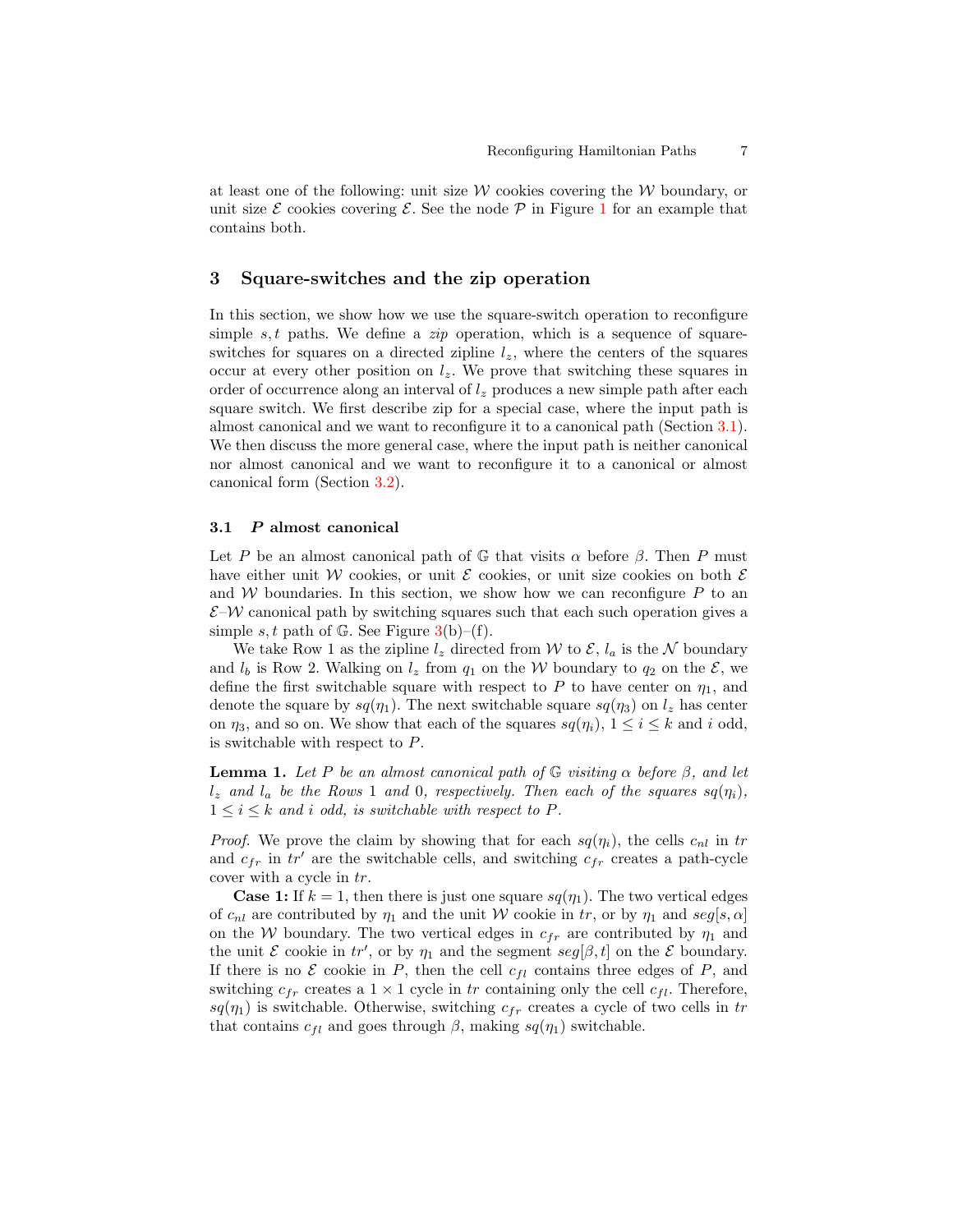**Case 2:** If  $k > 1$ , the cell  $c_{nl}$  of  $sq(\eta_1)$  and cell  $c_{fr}$  of  $sq(\eta_k)$  will be the same as Case 1. For  $i < k$ , cell  $c_{fr}$  of  $sq(\eta_i)$ , i odd, will be between cross separators  $\eta_i$ and  $\eta_{i+1}$  in tr' and thus will be switchable; similarly cell  $c_{fl}$  will be in track tr between the same two cross separators that are connected by an edge on the  $N$ . Therefore, switching  $c_{fr}$  will create a  $1 \times 1$  cycle in tr. Therefore, square  $sq(\eta_i)$ is switchable for  $i < k$ . The last square  $sq(\eta_k)$  can be proved to be switchable with respect to  $P$  in a similar way as in Case 1.

We now define a *zip* operation that applies switches to the above squares.

**Definition 2 (Zip operation** W to  $\mathcal{E}$ ). Let P be an almost canonical path of G visiting  $\alpha$  before  $\beta$ , and let  $l_z$  and  $l_a$  be Rows 1 and 0, respectively, directed W to  $\mathcal E$ . Then the zip W to  $\mathcal E$  operation  $Z = zip(\mathbb G, P, l_z, l_a)$  applies switches to the squares  $sq(\eta_i)$ ,  $1 \leq i \leq k$  and i odd, in order from  $i = 1$  to k.

We now show that after every square switching of this zip operation we get a simple s, t path.

<span id="page-7-2"></span>**Lemma 2.** Let P be an almost canonical path of  $\mathbb{G}$  visiting  $\alpha$  before  $\beta$ , let  $l_z$  be Row 1 directed eastward, and  $l_a$  be Row 0. The path after switching each square  $sq(\eta_i)$ , i odd, in the zip operation  $Z = zip(\mathbb{G}, P, l_z, l_a)$  is a simple s, t path of  $\mathbb{G}$ .

*Proof.* By Lemma [1,](#page-6-2) each of  $sq(\eta_i)$ ,  $1 \leq i \leq k$  and i odd, is switchable with respect to P. By Observation [1,](#page-5-1) switching the square  $sq(\eta_i)$ , i odd, yields a Hamiltonian path  $P_i$  of  $\mathbb{G}$ . We now prove that  $P_i$  is simple.

For  $i < k$ , switching  $c_{fr}$  in  $sq(\eta_i)$  creates an S cookie by shortening the cross separators  $\eta_i$  and  $\eta_{i+1}$ ; Switching  $c_{nl}$  increases the size of the corner W cookie in track tr by 2. The cross separators  $\eta_{i+2}$  to  $\eta_k$  and the E cookies, if there is any, are the same in P and  $P_i$ . Therefore,  $P_i$  is a simple path. See Figure [3](#page-2-1) (c)-(e).

In the path  $P_k$  obtained after switching the square  $sq(\eta_k)$ ,  $l_a$  and  $l_z$  are two line segments  $seg[a_1, a_2 = \beta]$  and  $seg[q_1, q_2]$  connected by edge  $(a_2 = \beta, q_2)$ . Then,  $P_k$  visits  $\beta$  before  $\alpha$ , has one horizontal straight separator; and the final subpath of  $P_k$  contains S cookies, and probably unit E cookies preceded by the only corner separator  $\nu_1$  created from  $\eta_k$ . In fact, the subpath from  $s' = v_{0,2}$  to t is almost canonical. Therefore,  $P_k$  is simple. See Figure [3](#page-2-1) (f).

#### <span id="page-7-0"></span>3.2 P neither canonical, nor almost canonical

Let P be a simple path of G that visits  $\alpha$  before  $\beta$ . We abbreviate  $x(\eta_1) - 1$ to  $-1$ . Thus  $Col(-1)$  lies one unit west of  $\eta_1$  and node  $v_{-1,0}$  is the grid node on N one unit west of  $t(\eta_1)$ . Lines  $l_a, l_z$  (the zipline), and  $l_b$  lie in  $Col(-1)$ ,  $Col(-2)$ , and  $Col(-3)$ , respectively. Since P is neither almost canonical with unit-size west cookies nor in canonical form,  $Col(-1)$ ,  $Col(-2)$ , and  $Col(-3)$ are well defined. Zipline  $l_z$  is directed from  $q_1$  on S to  $q_2$  on N. See Figure [5\(](#page-8-0)a).

<span id="page-7-1"></span>The following observation shows that  $Col(-1)$  contains at least one node that is joined by a horizontal segment of  $P$  to  $W$ . We denote the row index of the highest and lowest such nodes by hi and lo. It may occur that  $lo = hi$ . See Figure  $5(b)-(c)$  $5(b)-(c)$ .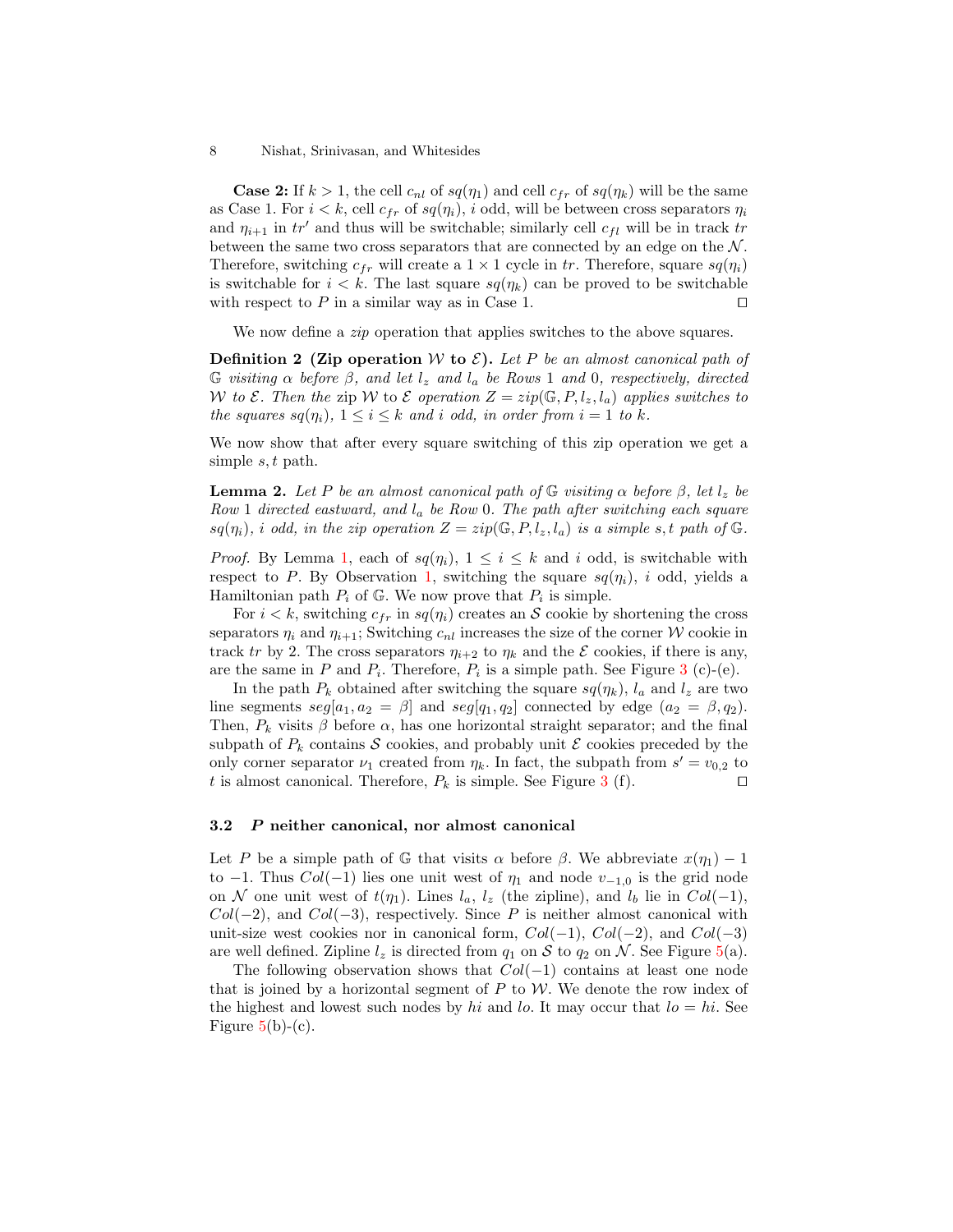<span id="page-8-0"></span>

Fig. 5: Simple path P in tr and tr' with  $l_z$  in  $Col(-2)$  (a) corner separator, W cookies that reach  $Col(-1)$ , and an S cookie in tr; (b) a W corner cookie that reaches  $Col(-1)$ ; (c) bend  $b_j$  of  $\mu_j$  in  $Row(m-2)$  and  $v_{-1,y_{hi}} = v_{-1,y_{lo}}$ .

<span id="page-8-1"></span>

Fig. 6: Illustrations for: (a) Observation [2](#page-7-1) (b) Observation [3](#page-9-0) (c) Observation [4](#page-9-1) and (d) Observation [5](#page-9-2)

Observation 2. Path P contains the following: i) edge  $(v_{-2,0}, v_{-1,0})$  on N; ii) a vertical segment with endpoints  $v_{-1,0}$  and  $v_{-1,hi}$ , where  $v_{-1,hi}$  is an internal node of  $Col(-1)$ ; and iii) a horizontal segment in  $Row(hi)$  that extends from  $v_{-1,hi}$  to W. Furthermore, either  $v_{-1,hi} = b_j$ , where  $b_j$  is the bend in  $\mu_j$ , or  $v_{-1,hi}$  lies on a W corner cookie. See Figure [6\(](#page-8-1)a).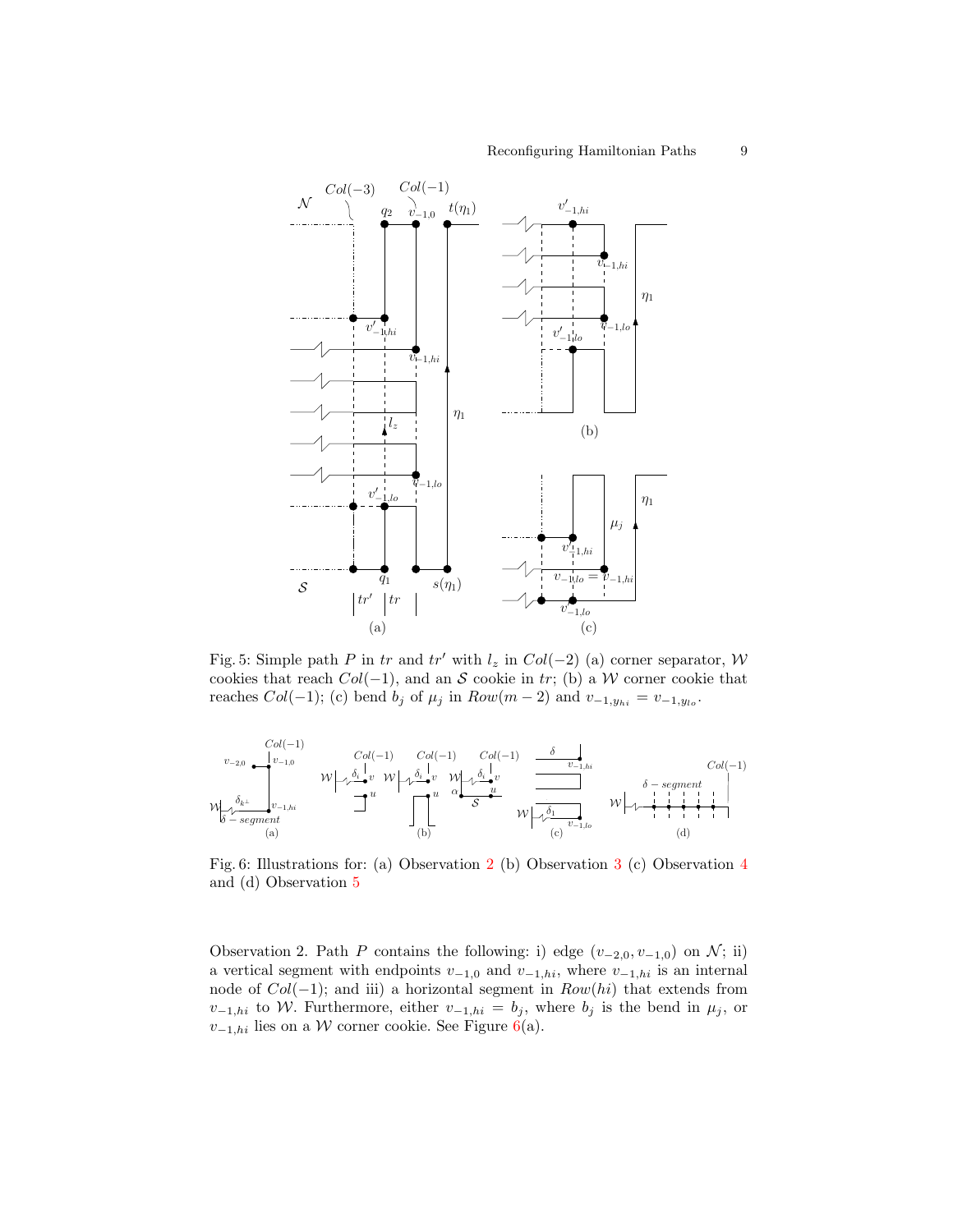#### 10 Nishat, Srinivasan, and Whitesides

*Proof.* Node  $v_{-1,0}$  has degree 3 in G, and in P it has degree 2 but is not adjacent to  $t(\eta_1)$ . Hence  $v_{-1,0}$  is incident in P to the boundary edge between  $v_{-2,0}$  and  $v_{-1,0}$  and is also incident to a vertical edge belonging to a maximal segment of P between nodes  $v_{-1,0}$  and  $v_{-1,hi}$ , where  $v_{-1,hi}$  cannot lie on S as  $\eta_1$  is the first straight separator. The internal path of  $v_{-1,hi}$  cannot be an N cookie due to the edge  $(v_{-2,0}, v_{-1,0})$  on N. The only other internal paths that could bend at  $v_{-1,hi}$  are a W corner cookie and a W corner separator. In the latter case, the corner separator must be  $\mu_i$ .

The next two observations give some properties of the coverage of nodes on  $l_a$  in  $Col(-1)$  by  $P$ .

<span id="page-9-0"></span>Observation 3. Let v be a node of  $Col(-1)$  that is joined to its neighbor above and to W by a horizontal segment of  $P$ , and let u be the grid node one unit below  $v$ . Then  $u$  lies in one of the following positions: i) at the top corner of a W cookie; ii) at the top right corner of an S cookie in tr; or iii) on segment  $seg[\alpha, s(\eta_1)]$  of P on S. See Figure [6\(](#page-8-1)b).

*Proof.* If u is an internal node  $v_{x,y}$  of  $\mathbb{G}$ , then P joins u to its west and south neighbors  $v_{x-1,y}$  and  $v_{x,y+1}$ . The only possibilities for the internal path of u are a W and an S cookie in tr. If u is not internal to  $\mathbb{G}$ , then  $u = v_{-1,m-1}$  on S, where no nodes strictly between  $\alpha$  and  $s(\eta_1)$  can lie on a vertical edge of P.  $\Box$ 

<span id="page-9-1"></span>Observation 4. From  $v_{-1,hi}$  to  $v_{-1,lo}$  inclusive, there are an odd number of nodes in  $Col(-1)$  on horizontal segments of P that extend to W, and these nodes appear consecutively in  $Col(-1)$ . Any such segments below the topmost one occur as horizontal sides of W cookies. See Figure  $6(c)$  $6(c)$ .

*Proof.* By Observation [3,](#page-9-0) either  $v_{-1,lo} = v_{-1,hi}$ , or else the nodes in  $Col(-1)$ with y-index in the range  $[hi, lo]$  occur in pairs on W cookies.

We denote by  $k^{\perp}$  the number of segments of P that extend from  $Col(-1)$  to W. We call them  $\delta$ -segments. By the observation above,  $k^{\perp}$  is odd. Analogous to the  $\eta_i$ , we denote them  $\delta_1, ..., \delta_{k^{\perp}}$ , with indices increasing along  $l_z$ . Similarly, we index the squares on  $l_z$  with the indices of the  $\delta$ -segments through their centers: sq<sub>1</sub>, ..., sq<sub>k</sub>⊥. Note that  $Row(lo)$  is the row of  $\delta_1$ , and  $Row(hi)$  is the row of  $\delta_{k^{\perp}}$ . Thus  $v_{-1,lo}$  and  $v_{-1,hi}$  occur in sq<sub>1</sub> and sq<sub>k<sup>⊥</sup></sub> in position p<sub>2</sub> of each respective square. See Figure [5.](#page-8-0) The next easy observation is very useful.

<span id="page-9-2"></span>Observation 5. The nodes internal to a  $\delta$ -segment of P cannot be adjacent in P to grid nodes one unit above or below them, as their two incident horizontal edges give them degree 2 on  $P$ . See Figure  $6(d)$  $6(d)$ .

<span id="page-9-3"></span>**Lemma 3.** The square sq<sub>1</sub> on  $l_z$  is switchable for P.

*Proof.* There are two cases: i)  $k^{\perp} > 1$  ( $lo \neq hi$ ) and ii)  $k^{\perp} = 1$  ( $lo = hi$ ).

**Case 1,**  $k^{\perp} > 1$ : Cells cell<sub>fl</sub> and cell<sub>fr</sub> have lower sides in  $\delta_1$  (the segment of F extending from  $v_{-2, l_o}$  to W). By Observation [4,](#page-9-1) these cells lie inside a W cookie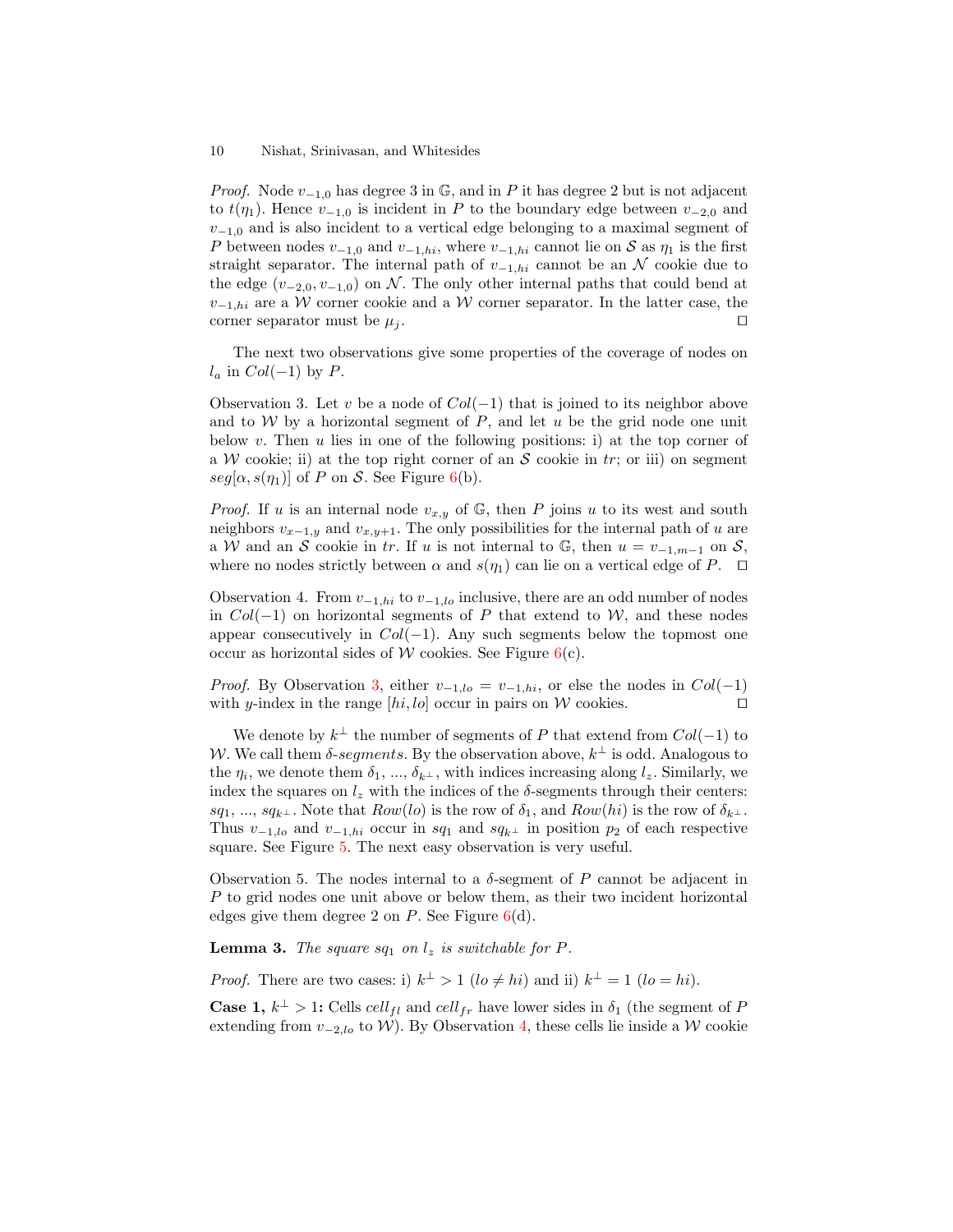that ends in  $Col(-1)$ . Hence  $cell_{fl}$  is switchable for P. The diagonally opposite cell  $cell_{nr}$  is switchable for P, as  $cell_{nr}$  has its upper side in  $\delta_1$  (the lower side of the W cookie) and its lower side at the end of an  $S$  cookie or on  $S$ . Thus condition i) of Definition [1](#page-4-0) holds. Condition ii) is satisfied by the subpath  $P_{p_5,p_6}$ of  $P$  in  $tr$ . This subpath consists of the edge at the end of the  $W$  cookie and its two adjacent edges on  $\delta_1$  and  $\delta_2$  (the lower and upper sides of the cookie). Therefore, switching  $c_{fl}$  will create a  $1 \times 1$  cycle in tr. Thus  $sq_1$  on  $l_z$  is switchable for P in case 1.

**Case [2,](#page-7-1)**  $k^{\perp} = 1$ : By Observation [4,](#page-9-1) there are no W cookies. By Observation 2, segment  $\delta_1$  forms part of a W corner cookie or part of  $\mu_j$ . By Observation [3,](#page-9-0) node  $p_1$  of sq<sub>1</sub> either sits on top of an S cookie in tr, or sits on S. Thus  $c_{nr}$  of  $sq_1$  is the cell with a side at the top of an S cookie in tr, or the cell with a side in S and a side in either  $\mu_i$  or a W corner cookie. In the former case, P contains  $seg[\alpha, s(\eta_1)]$ . It follows that  $c_{nr}$  is switchable for P.

Next we show  $c_{fl}$  is switchable for P. By Observation [2,](#page-7-1)  $c_{fl}$  of  $sq_1$  is either a cell in a W corner cookie or a cell with a lower horizontal side on  $\mu_i$ . Cell  $c_{fr}$ shares a non-edge of P (i.e.,  $(p_5, p_6)$ ) on  $l_z$  with  $c_{fl}$  and either lies at the end of a W corner cookie or has  $b_i$  as its lower right vertex (i.e.,  $p_2$ ). Either way,  $c_{fr}$  has edges of P on its right and lower sides and a non-edge of P on its left side in  $l_z$ . Cell  $c_{fl}$  contains the node  $p_6$  above the center  $p_5$  of  $sq_1$ . If  $p_6$  is an interior node of  $\mathbb{G}$ , the only possibilities for its internal path are a  $\mathcal N$  cookie and  $\mu_{i-1}$ ; either way, cell<sub>fl</sub> has both horizontal sides in P. If  $p_6$  lies on N, then  $c_{fl}$ lies inside a W corner cookie that ends in  $Col(-1)$ , and thus  $cell_{fl}$  is switchable. This completes the proof that both  $c_{fl}$  and  $c_{nr}$  are switchable for P.

To complete the proof that  $sq_1$  on  $l_z$  is switchable, we show that switching  $c_{fl}$  creates a path-cycle cover whose cycle lies in tr. By Observation [2,](#page-7-1) switching  $c_{fl}$  creates a cycle in tr consisting of the following: the segment of P on  $l_z$  with an endpoint  $v_{-2,0}$  on N (this is of length 0 if P has a W corner cookie); the boundary edge  $(v_{-2,0}, v_{-1,0})$ ; the segment of P of positive length from  $v_{-1,0}$  to  $v_{-1,lo}$ ; and the horizontal edge of P incident to the center  $p_5$  of  $sq_1$ , where the edge lies on  $\delta_1$  (belongs to a segment of P extending to W).

This completes the proof that  $sq_1$  on  $l_z$  is switchable for P in case ii), and concludes the proof of the statement of the lemma.  $\Box$ 

The next two lemmas will help to show that switching the odd-indexed squares in order from  $sq_1$  to  $sq_{k^{\perp}}$  yields a simple s, t Hamiltonian path after each square switch, and the switch of square  $sq_{k^{\perp}}$  results in a simple s, t Hamiltonian path with  $k' = k + 2$  cross separators, joined by an edge of P on N.

<span id="page-10-0"></span>**Lemma 4.** If P has W cookies, then  $k^{\perp} > 1$ , and switching square sq<sub>1</sub> on  $l_z$ yields a new simple  $s, t$  Hamiltonian path  $P'$ . Paths  $P$  and  $P'$  are the same outside  $sq_1$ , and the horizontal segments of  $P'$  are the remaining segments of  $P$ , namely  $\delta_i$ , for  $3 \leq i \leq k^{\perp}$ .

*Proof.* Using Lemma [3](#page-9-3) and Observation [1,](#page-5-1)  $sq_1$  is switchable and switching it yields a  $s, t$  Hamiltonian path  $P'$ . The new path is simple, as the internal paths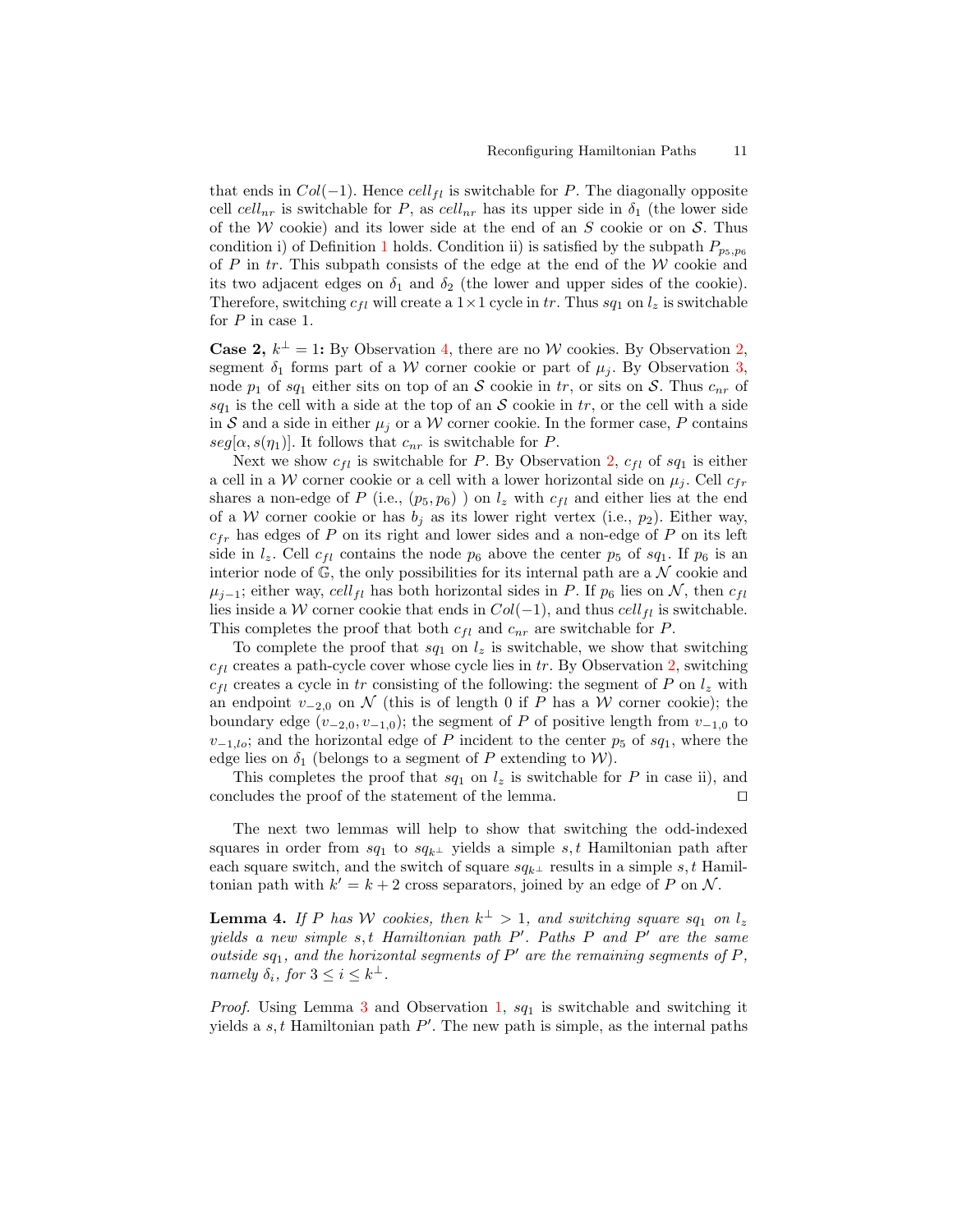of nodes are the same for  $P$  and  $P'$ , with the exception of nodes on the  $S$  cookie in tr of P (if the cookie exists) and the lowest W cookie of P. The switch of sq shortens the W cookie by two units and lengthens the  $S$  cookie by two units (or grows a  $S$  cookie of length 2 in tr if none exists in P). Thus each node lies on an internal path of an appropriate type with respect to  $P'$ . To the left of  $\eta_1$ , path  $P' =$  path P above  $\delta_2$ . The two segments  $\delta_1$  and  $\delta_2$  of P that were in the lowest W cookie of P have been reconfigured in  $P'$ , and the lowest node on  $Col(-1)$ that lies on a segment of P' extending to W is two units higher than for P.  $\Box$ 

<span id="page-11-0"></span>**Lemma 5.** If P has no W cookies, then  $k^{\perp} = 1$ , and switching square sq<sub>1</sub> on  $l_z$  yields a new simple s, t Hamiltonian path P' that fills  $l_a$  and  $l_z$  with cross separators joined by an edge on  $N$ . The path  $P'$  is simple s, t Hamiltonian and has  $k' = k + 2$  cross separators.

*Proof.* Using Lemma [3](#page-9-3) and Observation [1,](#page-5-1)  $sq_1$  is switchable and switching it yields a  $s, t$  Hamiltonian path  $P'$ . Furthermore, switching  $sq_1$  gives  $P'$  the two edges on  $l_z$  and  $l_a = Col(-1)$  (i.e., the non-edge on  $l_z$  incident to the center of sq, and the non-edge of P on  $l_a$  incident to  $b_j$ ) that were missing in P, but does not remove any path edges from those lines. Thus  $P'$  has two cross separators in  $l_z$  and  $l_a$ , joined by an edge on N. To complete the proof, we now show that  $P'$  is simple by considering the two possible internal paths of u in P: u on an N cookie and on  $\mu_{i-1}$ .

If u lies on an  $N$  cookie, then switching  $sq_1$  creates a corner separator whose vertical segment lies one unit west of the new straight separator of  $P'$  and whose horizontal segment remains in the same row. This forms the last corner separator  $\mu'_{j}$  in P'. The other corner separators are the same in P and P'. The internal paths for nodes on  $\mu_j$  and the  $\mathcal N$  cookie with respect to P are now on  $\mu'_j$  and the new cross separator of  $P'$  in  $l_b$ . The internal paths for internal nodes that were on an  $S$  cookie in tr with respect to  $P$  are now on cross separators. No other internal paths of  $P$  are changed by the switch of  $sq$ , so  $P'$  is simple in this case.

If u lies on  $\mu_{i-1}$ , then switching  $c_{fl}$  creates a W cookie in  $p_{s,t}$  that ends on  $Col(-3) = l_b$ . Internal nodes with internal path  $\mu_{i-1}$  or  $\mu_i$  with respect to P now have internal paths that are either the new  $W$  cookie in  $P'$  or the new cross separator in  $l_b$ . Switching  $sq_1$  does not change any other internal paths of P, which therefore remain the same in  $P'$ . Thus  $P'$  is simple in this case.

This completes the proof of the statement of the lemma.  $\Box$ 

Similar to the previous subsection, we define a zip operation for simple  $s, t$ Hamiltonian paths that have  $S - N$  straight separators but are not in canonical or almost canonical form.

**Definition 3 (Zip operation S to N).** Let P be a simple s, t Hamiltonian path visiting  $\alpha$  before  $\beta$ , where P is neither canonical nor almost canonical, and let  $l_z$  and  $l_a$  be Cols  $-1$  and  $-2$ , respectively, directed S to N. Then the zip operation  $Z = zip(\mathbb{G}, P, l_z, l_a)$  applies switches to the squares  $sq_i, 1 \leq i \leq k^{\perp}$ and i odd, in order from  $i = 1$  to  $k^{\perp}$ .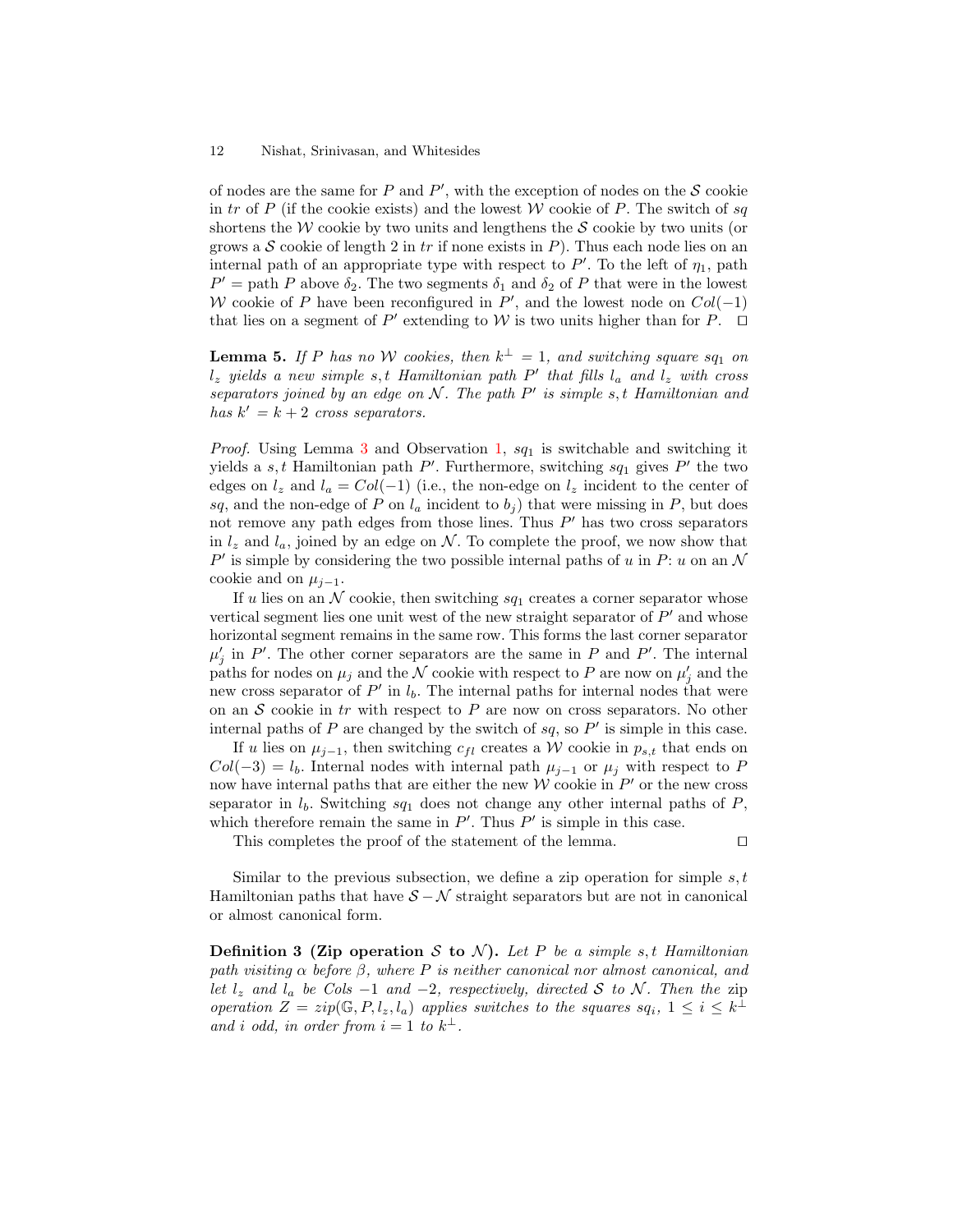We summarize the running times of the two zip operations in the following observation.

Observation 6. Each square-switch can be performed in  $O(1)$  time. The zip operation S to N takes time  $\Theta(m)$ , and the zip operation W to E takes  $\Theta(n)$ time.

Proof. Paths can be stored for example as lists of bit vectors for rows and columns. Zip  $Z = zip(\mathbb{G}, P, l_z, l_a)$  can be performed with the following steps: i) read up  $l_z$  to find the first non-edge (e.g., the first 0 of the bit vector for  $l_z$ ). The upper endpoint of this non-edge is the center  $p_5$  of  $sq_1$ , which determines the row index of  $\delta_1$ . ii) Switch  $sq_1$  by changing in constant time the bit vectors for its sides in  $l_a$ ,  $l_z$ , and  $l_b$  and in the rows at and one above and below  $\delta_1$ . iii) while the grid edge above the center of the current square is a non-edge of P, advance 2 units along  $l_z$  and repeat step ii). Output the new simple s, t Hamiltonian path.

# <span id="page-12-0"></span>4 Reconfiguration Algorithm

In this section, we give an algorithm to reconfigure any simple path  $P$  to another simple path  $P'$ , maintaining the simplicity of the intermediate path after each application of square-switch. The algorithm reconfigures  $P$  and  $P'$  to canonical paths  $\mathbb P$  and  $\mathbb P'$ , respectively. If  $\mathbb P \neq \mathbb P'$ , i.e., one is  $\mathcal N$ -S and the other is  $\mathcal E$ -W, the algorithm reconfigures  $\mathbb P$  to  $\mathbb P'$  and then reverses the steps taken from  $P'$  to  $\mathbb{P}'$  to complete the reconfiguration.

### 4.1 Reconfiguring P to  $\mathbb P$

We give an algorithm RECONFIGSIMP to reconfigure any simple path  $P = P_{s,t}$ (straight separators assumed to be  $\mathcal{N}-\mathcal{S}$ ) to a canonical path  $\mathbb{P}$ , where the resulting  $\mathbb P$  might be either  $\mathcal N$ -S or  $\mathcal E$ -W. The algorithm runs in three steps:

**Step (a):** Reconfigure the initial subpath of  $P_{s,t}$  up to  $\eta_1$ : take Column (-2) as the zipline  $l_z$ , Column (−1) as the line  $l_a$ , and apply zip from S to N to get another simple path  $P_1$  that contains two straight separators in  $l_z$  and  $l_a$ . If  $x(\eta_1) \leq 2$  in  $P_1$ , move to Step (b). Otherwise, take Column (-2) of  $P_1$  as the  $l_z$ , in effect shifting the previous  $l_z$  two units to the W. Apply zip from S to N on  $P_1$  similar to the zip on P. Repeat this process until a simple path  $P_2$  is reached such that  $x(\eta_1) \leq 2$ , and then move to Step (b).

Step (b): We rotate the grid graph 180◦ about its center, and exchange the roles of s and t in  $P_2$ . Apply the same process as in Step (a) until a path  $P_3$ is reached that has  $x(\eta_1) \leq 2$ . Path  $P_3$  either is a canonical path or an almost canonical path. If  $P_3$  is a canonical path, then terminate. Otherwise,  $P_3$  is an almost canonical path, so move to Step (c).

Step (c):  $P_3$  must have at least one run of unit size  $\mathcal E$  or W cookies. Take Row 1 as the zipline  $l_z$ , the N boundary as  $l_a$ , and apply zip from W to  $\mathcal{E}$ . Let  $P_4$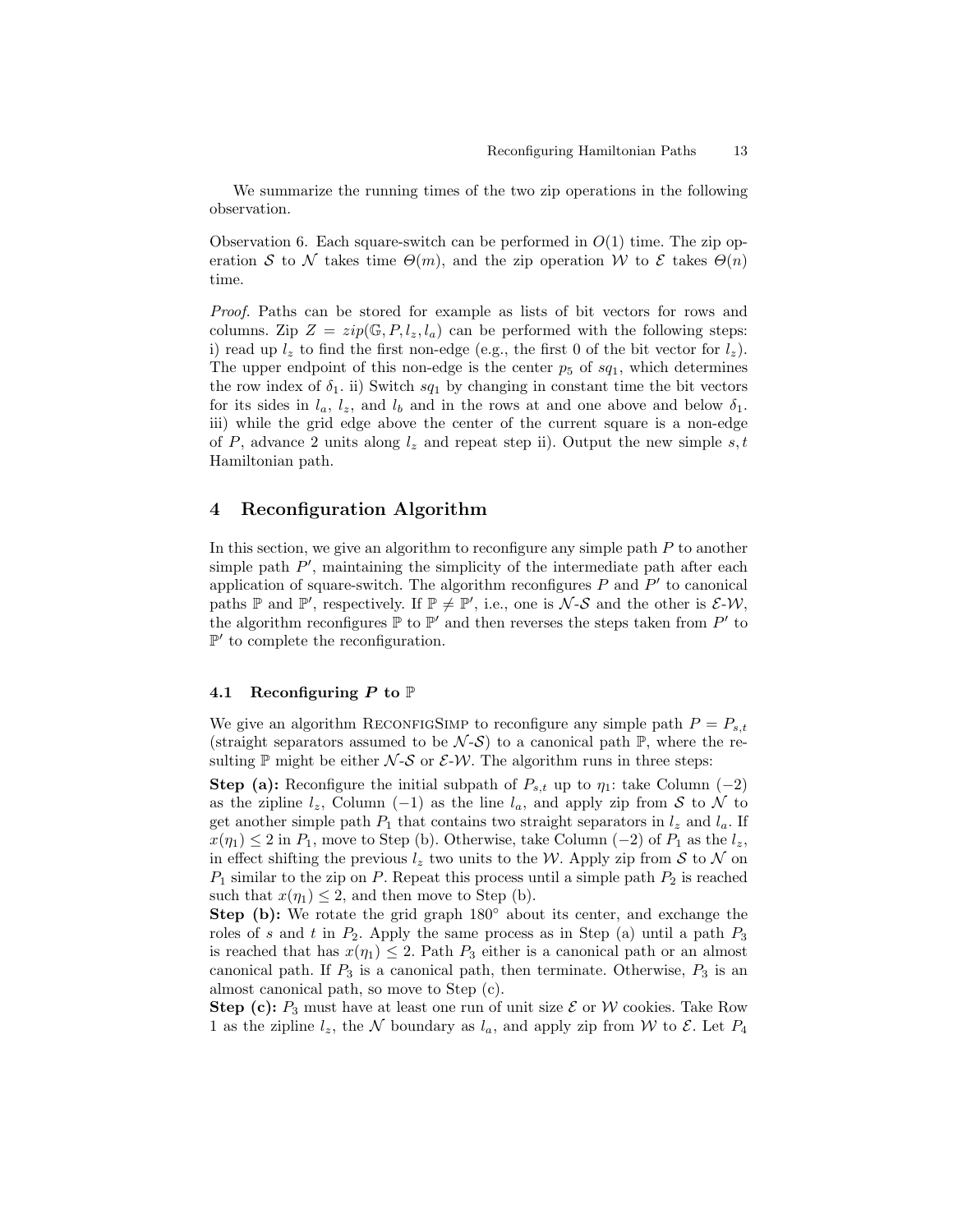be the path obtained after the zip. Then  $l_a$  and  $l_z$  are segments in  $P_4$ . Move each of the lines  $l_a, l_z$ , and  $l_b$  two rows down, and perform the next W to  $\mathcal E$  zip. Repeatedly zip and move downward until reaching an  $\mathcal{E}-\mathcal{W}$  canonical path of G.

We now prove that the correctness and time complexity of RECONFIGSIMP.

<span id="page-13-0"></span>**Theorem 1.** Algorithm RECONFIGSIMP reconfigures a simple path in a rectangular grid graph  $\mathbb G$  to a canonical path of  $\mathbb G$  in  $O(|\mathbb G|)$  time by switching at most  $|\mathbb{G}|/2$  squares. Each square-switch produces a simple path.

*Proof.* For Steps (a) and (b), each of the squares on the zipline  $l_z$  in Column  $(-2)$  is switchable by Lemma [3.](#page-9-3) By Lemma [4](#page-10-0) and [5,](#page-11-0) each square switching gives a simple s, t path, and by Lemma [5,](#page-11-0)  $l_z$  and  $l_a$  are covered by two new straight separators after the zip. Each zip in these steps increases the number of straight separators by 2, and we end up with a canonical or almost canonical path. Since the zipline is moved two columns after each zip, the squares that are switched do not overlap in cells. Therefore, at most  $|\mathbb{G}|/4$  squares are switched. In Step (c), the squares are switchable by Lemma [1,](#page-6-2) and after each square-switch we obtain a simple path by Lemma [2.](#page-7-2) Since no two squares contain a common cell, at most  $|\mathbb{G}|/4$  squares are switched. The total number of square-switches is  $|\mathbb{G}|/2$ .  $\Box$ 

# 4.2 Reconfiguring  $\mathbb P$  to  $\mathbb P'$

This step is similar to Step (c) of RECONFIGSIMP. If  $\mathbb P$  is  $\mathcal N$ -S, we grow horizontal straight separators by sweeping the zipline downward. Otherwise, we transpose the grid with the embedded path, and apply the same technique as above. We call this algorithm RECONFIGCANONICAL. We now prove its correctness.

<span id="page-13-1"></span>**Theorem 2.** Let  $\mathbb P$  and  $\mathbb P'$  be two different canonical paths of  $\mathbb G$ . Then RECON-FIGCANONICAL reconfigures  $\mathbb P$  to  $\mathbb P'$  in  $O(|\mathbb{G}|)$  time by switching at most  $|\mathbb{G}|/4$ squares.

*Proof.* To check whether  $\mathbb P$  contains vertical separators, we just check in  $O(1)$ time whether the first edge on  $\mathbb P$  is vertical or horizontal. As in the proof of Theorem [1](#page-13-0) we can prove that a total of at most  $|\mathbb{G}|/4$  squares are switched, which takes  $O(|\mathbb{G}|)$  time.

### 4.3 Main Result

We summarize our main algorithmic result in the following theorem.

**Theorem 3.** Let P and P' be two simple paths of a rectangular grid graph  $\mathbb{G}$ . Then P can be reconfigured to P' in  $O(|\mathbb{G}|)$  time by at most  $5|\mathbb{G}|/4$  squareswitches, where each square-switch produces a simple path.

*Proof.* By Theorem [1,](#page-13-0) P can be reconfigured to a canonical path  $\mathbb{P}$  in  $O(|\mathbb{G}|)$ time by switching  $|\mathbb{G}|/2$  squares. Similarly, P' can be reconfigured to a canonical path  $\mathbb{P}'$  in  $O(|\mathbb{G}|)$  time by at most  $|\mathbb{G}|/2$  square-switches. Reconfiguring  $\mathbb{P}$  to  $\mathbb{P}'$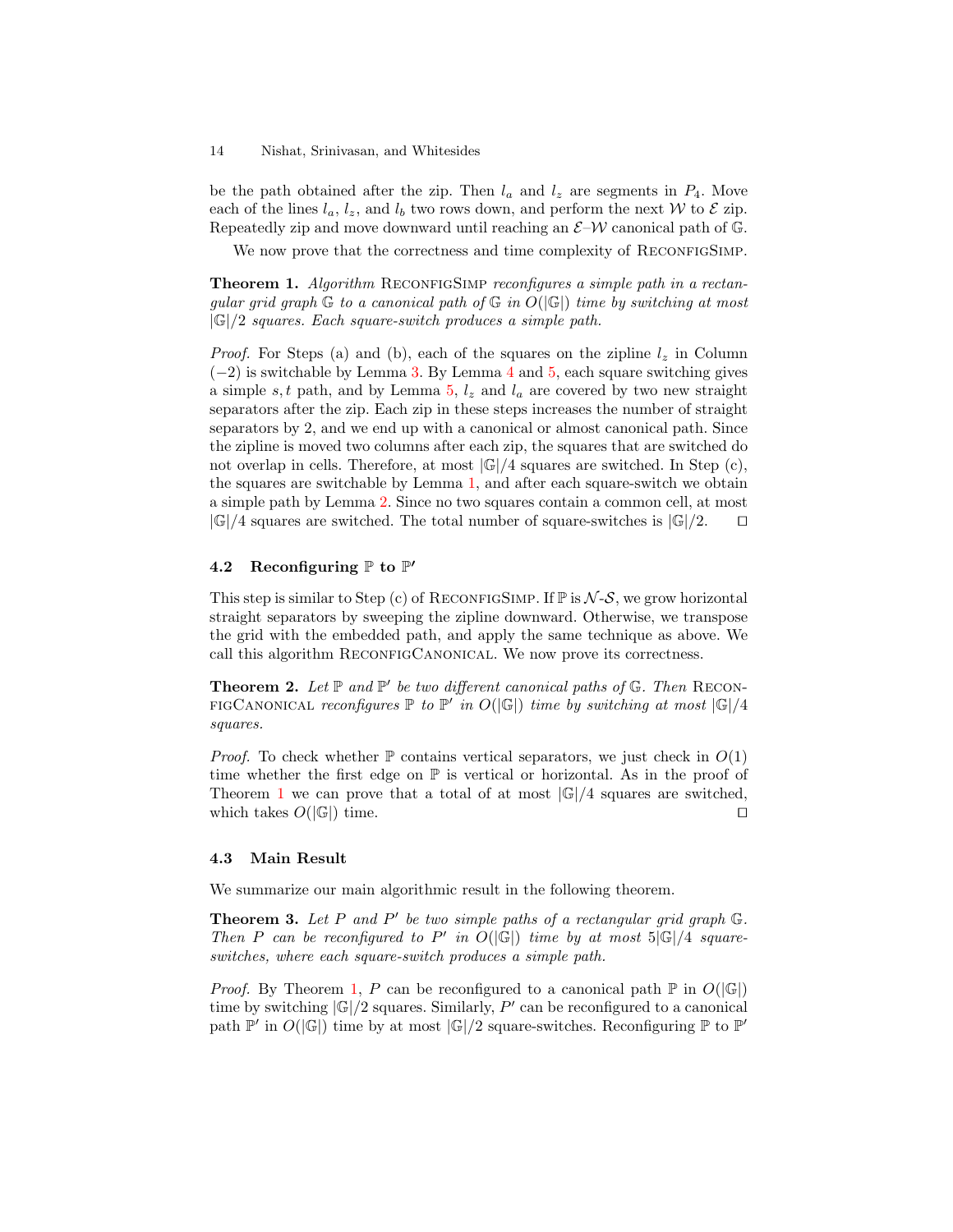takes  $O(|\mathbb{G}|)$  time and  $|\mathbb{G}|/4$  square-switches by Theorem [2.](#page-13-1) If needed, reversing the steps of reconfiguring  $P'$  to  $\mathbb{P}'$  takes  $O(|\mathbb{G}|)$  time. Hence the total time to reconfigure P to P' is  $O(|\mathbb{G}|)$ , where at most  $5|\mathbb{G}|/4$  squares are switched. All square-switches produce simple paths.  $\square$ 

We observe that reconfiguring a  $\mathcal{N}\text{-}\mathcal{S}$  canonical path  $\mathbb{P}$  to a  $\mathcal{E}\text{-}\mathcal{W}$  canonical path  $\mathbb{P}'$  requires at least  $|\mathbb{G}|/4$  square-switch operations as each such operation can only produce 4 edges of  $\mathbb{P}'$ . This observation together with above theorem immediately implies the following result.

**Theorem 4.** The Hamiltonian path graph  $\mathcal{G}$  of  $\mathbb{G}$  for simple s, t Hamiltonian paths is connected with respect to the operation square-switch, and the diameter of G is  $\Theta(|\mathbb{G}|)$  and indeed at most  $5|\mathbb{G}|/4$ .

# 5 Conclusion and Open Problems

In this paper, we introduced a *square-switch* operation, and gave a linear time algorithm that uses at most  $5|\mathbb{G}|/4$  square-switches to reconfigure any simple s, t Hamiltonian path in a rectangular grid graph  $\mathbb{G}$  to any other such path. We ensured that each square-switch made by the algorithm yields a simple path. This result proves the connectivity of the Hamiltonian path graph  $\mathcal G$  of  $\mathbb G$  for simple paths with respect to the square-switch operation, and shows that the diameter of  $\mathcal G$  is linear in the size of the grid graph  $\mathbb G$ . We defined a very restricted notion of square-switch to achieve our results. We propose that the square-switch, or a generalization of it, can be used to solve a reconfiguration problems for a variety of other families of s, t Hamiltonian paths in the same or other settings.

# References

- <span id="page-14-5"></span>1. Arkin, E.M., Bender, M.A., Demaine, E.D., Fekete, S.P., Mitchell, J.S.B., Sethia, S.: Optimal covering tours with turn costs. In: Proceedings of the Twelfth Ann. ACM-SIAM Symp. on Discrete Algorithms. pp. 138–147. SODA '01, Society for Industrial and Applied Mathematics, Philadelphia, PA, USA (2001)
- <span id="page-14-3"></span>2. Collins, K.L., Krompart, L.B.: The number of Hamiltonian paths in a rectangular grid. Discrete Mathematics 169(1–3), 29–38 (1997)
- <span id="page-14-2"></span>3. Everett, H.: Hamiltonian paths in nonrectangular grid graphs. Master's thesis, University of Saskatchewan, Canada (1986)
- <span id="page-14-6"></span>4. Fellows, M., Giannopoulos, P., Knauer, C., Paul, C., Rosamond, F.A., Whitesides, S., Yu, N.: Milling a graph with turn costs: A parameterized complexity perspective. In: WG 2010. LNCS, vol. 6410, pp. 123–134. Springer (2010)
- <span id="page-14-4"></span>5. Gorbenko, A., Popov, V., Sheka, A.: Localization on discrete grid graphs. In: CICA 2011. pp. 971–978. Springer Netherlands, Dordrecht (2012)
- <span id="page-14-1"></span>6. Itai, A., Papadimitriou, C.H., Szwarcfiter, J.L.: Hamilton paths in grid graphs. SIAM Journal on Computing 11(4), 676–686 (1982)
- <span id="page-14-0"></span>7. Ito, T., Demaine, E.D., Harvey, N.J., Papadimitriou, C.H., Sideri, M., Uehara, R., Uno, Y.: On the complexity of reconfiguration problems. Theoretical Computer Science  $412(12)$ ,  $1054 - 1065(2011)$